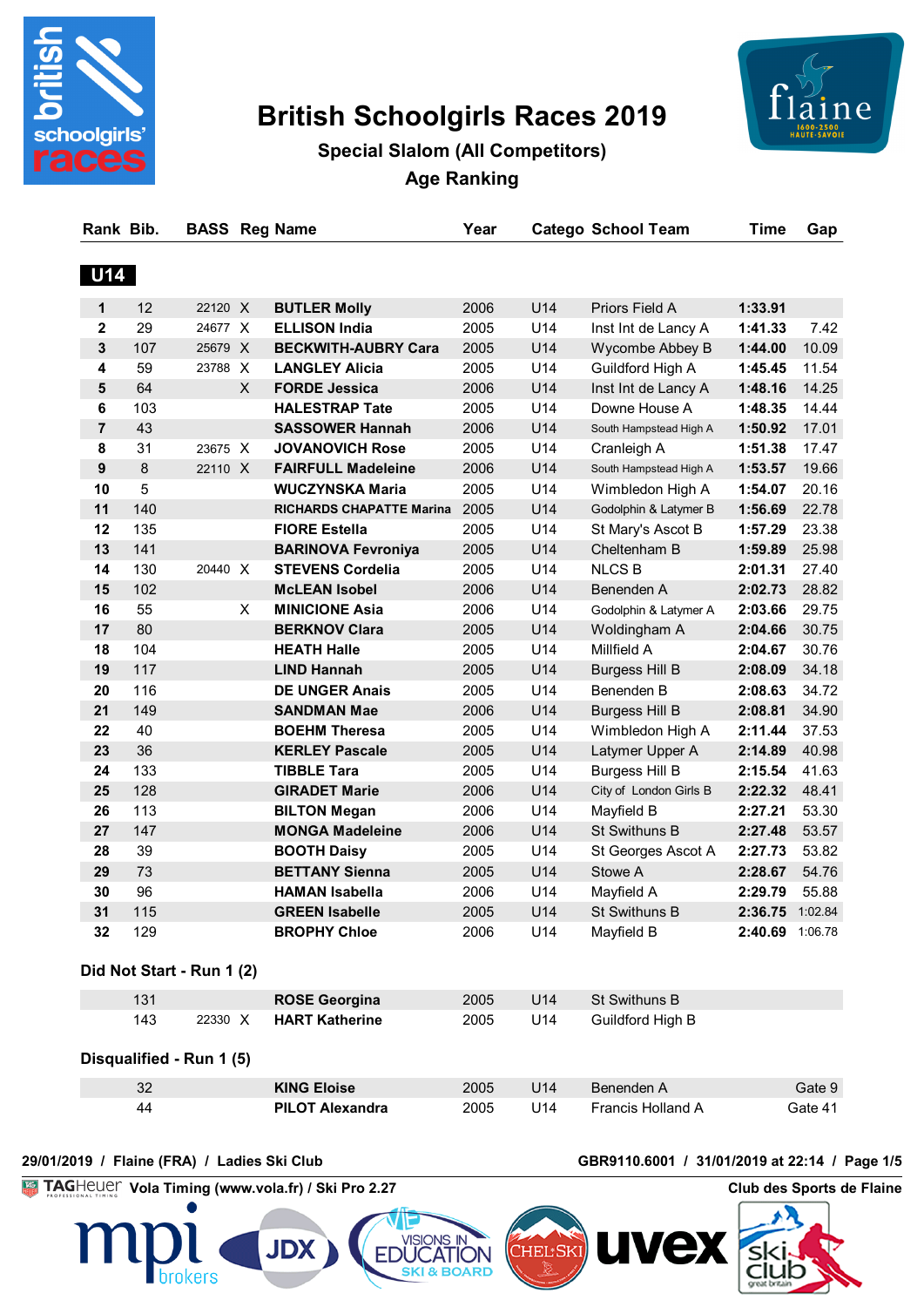| Rank Bib.      |             | <b>BASS</b> Reg Name      |   |                             | Year |     | <b>Catego School Team</b> | <b>Time</b>     | Gap     |
|----------------|-------------|---------------------------|---|-----------------------------|------|-----|---------------------------|-----------------|---------|
|                |             |                           |   |                             |      |     |                           |                 |         |
|                | 62          |                           |   | <b>HOGBIN Charlotte</b>     | 2005 | U14 | <b>Burgess Hill A</b>     |                 | Gate 18 |
|                | 75          |                           |   | <b>NEGRI Allegra</b>        | 2005 | U14 | Wimbledon High A          |                 | Gate 46 |
|                | 99          |                           |   | <b>HOW Isabel</b>           | 2006 | U14 | Inst Int de Lancy A       |                 | Gate 47 |
|                |             | Did Not Start - Run 2 (2) |   |                             |      |     |                           |                 |         |
|                | 131         |                           |   | <b>ROSE Georgina</b>        | 2005 | U14 | <b>St Swithuns B</b>      |                 |         |
|                | 143         | 22330 X                   |   | <b>HART Katherine</b>       | 2005 | U14 | Guildford High B          |                 |         |
| <b>U16</b>     |             |                           |   |                             |      |     |                           |                 |         |
| 1              | 25          | 41911 X                   |   | <b>GORRINGE Giselle</b>     | 2003 | U16 | <b>NLCS A</b>             | 1:28.16         |         |
| $\mathbf{2}$   | 52          | 21925 X                   |   | <b>MCLEISH Emily</b>        | 2003 | U16 | New Hall A                | 1:35.44         | 7.28    |
| 3              | 15          | 23720 X                   |   | <b>DENNISON Hannah</b>      | 2004 | U16 | Kingsley A                | 1:36.49         | 8.33    |
| 4              | 53          |                           |   | <b>LEUNG Binia</b>          | 2003 | U16 | Cheltenham A              | 1:37.66         | 9.50    |
| $5\phantom{1}$ | 18          | 24577 X                   |   | <b>HEWETT Alexandra</b>     | 2004 | U16 | Cheltenham A              | 1:43.23         | 15.07   |
| 6              | 87          | 23421 X                   |   | <b>HUGHES Sophie</b>        | 2004 | U16 | New Hall A                | 1:44.22         | 16.06   |
| $\overline{7}$ | 109         | 24566 X                   |   | <b>PALMER Nicole</b>        | 2004 | U16 | Cheltenham B              | 1:45.38         | 17.22   |
| 8              | 68          |                           |   | <b>BLACK Clementine</b>     | 2003 | U16 | Downe House A             | 1:45.87         | 17.71   |
| 9              | 50          | 23717 X                   |   | <b>LAWTON Emma</b>          | 2004 | U16 | Kingsley A                | 1:47.71         | 19.55   |
| 10             | 19          |                           |   | <b>HALESTRAP Lulu</b>       | 2003 | U16 | Clayesmore A              | 1:48.39         | 20.23   |
| 11             | 142         | 22568 X                   |   | <b>DE POURTALES Margaux</b> | 2004 | U16 | <b>Wellington B</b>       | 1:49.67         | 21.51   |
| 12             | 139         |                           |   | <b>NEWTON Alice</b>         | 2004 | U16 | Wycombe Abbey B           | 1:50.15         | 21.99   |
| 13             | 28          |                           | X | <b>AGUSTDOTTIR Maria</b>    | 2003 | U16 | <b>Tudor Hall A</b>       | 1:51.10         | 22.94   |
| 14             | 153         | 23192 X                   |   | <b>BREEN Ellen</b>          | 2003 | U16 | Surbiton High B           | 1:51.22         | 23.06   |
| 15             | 123         |                           |   | <b>BAROUDEL Felicite</b>    | 2004 | U16 | Wycombe Abbey B           | 1:51.29         | 23.13   |
| 16             | $\mathbf 1$ |                           |   | <b>HANFORD Juliette</b>     | 2004 | U16 | Latymer Upper A           | 1:51.54         | 23.38   |
| 17             | 23          |                           | X | <b>GRANT Isabelle</b>       | 2003 | U16 | St Swithuns A             | 1:52.61         | 24.45   |
| 18             | 125         |                           |   | <b>FILATOVA Sonya</b>       | 2004 | U16 | Cheltenham B              | 1:52.79         | 24.63   |
| 19             | 95          | 22733 X                   |   | <b>MALUGIN Anastasia</b>    | 2003 | U16 | <b>NLCS A</b>             | 1:53.08         | 24.92   |
| 20             | 146         | 23808 X                   |   | <b>UTERMANN Caroline</b>    | 2003 | U16 | <b>NLCSB</b>              | 1:54.36         | 26.20   |
| 21             | 85          | 23719 X                   |   | <b>SAINSBURY Lucy</b>       | 2004 | U16 | Kingsley A                | 1:54.71         | 26.55   |
| 22             | 83          |                           |   | <b>MOURADIAN Tiana</b>      | 2003 | U16 | St Mary's Ascot A         | 1:54.74         | 26.58   |
| 23             | 38          |                           | X | <b>BUTLER Alice</b>         | 2004 | U16 | Stowe A                   | 1:55.15         | 26.99   |
| 24             | 21          |                           |   | <b>OLSOFF Celeste</b>       | 2004 | U16 | St Mary's Calne A         | 1:56.55         | 28.39   |
| 25             | 66          |                           |   | <b>SMITH Phoebe</b>         | 2004 | U16 | Cranleigh A               | 1:57.21         | 29.05   |
| 26             | 35          |                           | X | <b>BRYER Lucy</b>           | 2004 | U16 | Wellington A              | 1:58.94         | 30.78   |
| 27             | 71          |                           |   | <b>LUCENET Ruby</b>         | 2004 | U16 | Latymer Upper A           | 1:59.31         | 31.15   |
| 28             | 148         |                           |   | <b>BAKER Lauren</b>         | 2004 | U16 | Benenden B                | 2:00.86         | 32.70   |
| 29             | 81          |                           |   | <b>MINCHIN Sophie</b>       | 2003 | U16 | Sherborne A               | 2:01.00         | 32.84   |
| 30             | 118         |                           |   | <b>PRESTON Amber</b>        | 2003 | U16 | St Mary's Calne B         | 2:01.83         | 33.67   |
| 31             | 111         |                           |   | <b>HOSKING Olivia</b>       | 2003 | U16 | Guildford High B          | 2:02.09         | 33.93   |
| 32             | 101         |                           |   | <b>ROWLANDS Jessica</b>     | 2004 | U16 | Cranleigh A               | 2:04.07         | 35.91   |
| 33             | 93          |                           |   | <b>CLOUGH Hannah</b>        | 2004 | U16 | St Swithuns A             | 2:05.56         | 37.40   |
| 33             | 79          |                           |   | <b>LOUIS Josephine</b>      | 2004 | U16 | Francis Holland A         | 2:05.56         | 37.40   |
| 35             | 57          |                           |   | <b>ANDERSON Jessica</b>     | 2004 | U16 | Stamford A                | 2:07.30         | 39.14   |
| 36             | 132         |                           |   | <b>HOLLAWAY Milly</b>       | 2004 | U16 | Benenden B                | 2:07.94         | 39.78   |
| 37             | 150         |                           |   | <b>PATERSON Pollyanna</b>   | 2004 | U16 | St Mary's Calne B         | 2:09.20         | 41.04   |
| 38             | 144         |                           |   | <b>WATSON Sonia</b>         | 2003 | U16 | City of London Girls B    | 2:11.35         | 43.19   |
| 39             | 152         |                           |   | <b>BANNISTER Beatrix</b>    | 2004 | U16 | Woldingham B              | 2:11.75         | 43.59   |
| 40             | 45          |                           |   | <b>MARTIN Lily</b>          | 2004 | U16 | Woldingham A              | 2:12.01         | 43.85   |
| 41             | 98          |                           |   | <b>MORRISON Harriet</b>     | 2004 | U16 | <b>Tudor Hall A</b>       | 2:24.88         | 56.72   |
| 42             | 61          |                           |   | <b>TURNER Georgina</b>      | 2004 | U16 | Mayfield A                | 2:28.92 1:00.76 |         |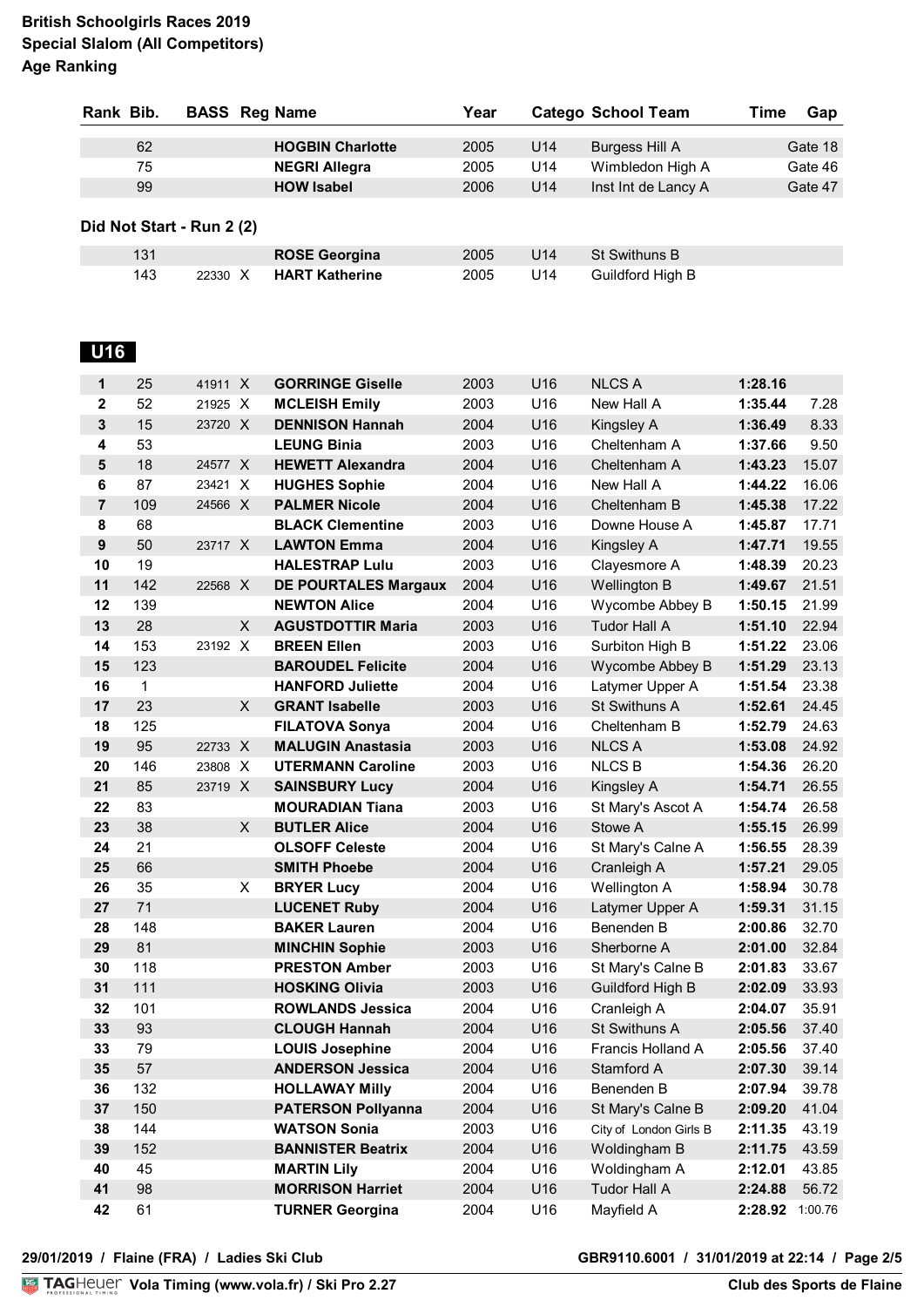| Rank Bib. |     |                            | <b>BASS Reg Name</b>      | Year |     | <b>Catego School Team</b> | <b>Time</b>     | Gap     |
|-----------|-----|----------------------------|---------------------------|------|-----|---------------------------|-----------------|---------|
| 43        | 145 |                            | <b>ZHOU Christina</b>     | 2004 | U16 | Mayfield B                | 2:33.09 1:04.93 |         |
| 44        | 78  | 21741 X                    | <b>BEINHOCKER Anna</b>    | 2004 | U16 | South Hampstead High A    | 2:34.69         | 1:06.53 |
| 45        | 106 |                            | <b>GLOVER Emily</b>       | 2003 | U16 | Downe House B             | 2:44.25 1:16.09 |         |
|           |     | Did Not Start - Run 1 (2)  |                           |      |     |                           |                 |         |
|           | 54  |                            | <b>MACKENZIE Daisy</b>    | 2003 | U16 | Clayesmore A              |                 |         |
|           | 110 |                            | <b>CELESIA Allegra</b>    | 2004 | U16 | Wellington B              |                 |         |
|           |     | Did Not Finish - Run 1 (2) |                           |      |     |                           |                 |         |
|           |     |                            |                           |      |     |                           |                 |         |
|           | 42  | 22515 X                    | <b>SHELLEY Annie</b>      | 2003 | U16 | Ipswich High A            |                 |         |
|           | 122 |                            | <b>MCDOUGALL Matilda</b>  | 2003 | U16 | Downe House B             |                 |         |
|           |     | Disqualified - Run 1 (7)   |                           |      |     |                           |                 |         |
|           | 3   |                            | <b>PERRIS Harriet</b>     | 2004 | U16 | Stowe A                   |                 | Gate 46 |
|           | 9   |                            | <b>BENNETT Amy</b>        | 2003 | U16 | Francis Holland A         |                 | Gate 45 |
|           | 56  |                            | <b>OLSOFF Amelie</b>      | 2004 | U16 | St Mary's Calne A         |                 | Gate 41 |
|           | 58  |                            | <b>WITHEROW Alexandra</b> | 2004 | U16 | St Swithuns A             |                 | Gate 41 |
|           | 67  |                            | <b>McLEAN Katherine</b>   | 2004 | U16 | Benenden A                |                 | Gate 47 |
|           | 74  |                            | <b>WOODWARD Lily</b>      | 2004 | U16 | St Georges Ascot A        |                 | Gate 33 |
|           | 88  |                            | <b>McKELVIE Rose</b>      | 2003 | U16 | Cheltenham A              |                 |         |
|           |     | Did Not Start - Run 2 (6)  |                           |      |     |                           |                 |         |
|           | 42  | 22515 X                    | <b>SHELLEY Annie</b>      | 2003 | U16 | Ipswich High A            |                 |         |
|           | 54  |                            | <b>MACKENZIE Daisy</b>    | 2003 | U16 | Clayesmore A              |                 |         |
|           | 56  |                            | <b>OLSOFF Amelie</b>      | 2004 | U16 | St Mary's Calne A         |                 |         |
|           | 88  |                            | <b>McKELVIE Rose</b>      | 2003 | U16 | Cheltenham A              |                 |         |
|           | 110 |                            | <b>CELESIA Allegra</b>    | 2004 | U16 | Wellington B              |                 |         |
|           | 122 |                            | <b>MCDOUGALL Matilda</b>  | 2003 | U16 | Downe House B             |                 |         |
|           |     | Did Not Finish - Run 2 (5) |                           |      |     |                           |                 |         |
|           | 4   |                            | <b>WOODWARD Ruby</b>      | 2004 | U16 | St Georges Ascot A        |                 |         |
|           | 37  |                            | <b>McKIMM Lydia</b>       | 2003 | U16 | Wycombe Abbey A           |                 |         |
|           | 69  | 23803 X                    | <b>BLACK Tilly</b>        | 2003 | U16 | Millfield A               |                 |         |
|           | 70  | 21377 X                    | <b>VESELY Ophelia</b>     | 2004 | U16 | Wellington A              |                 |         |
|           | 151 |                            | <b>FIORE Ilaria</b>       | 2003 | U16 | St Mary's Ascot B         |                 |         |

| 1            | 17  | 23069 X | <b>LANDER Isabelle</b>   | 2002 | U <sub>18</sub> | New Hall A            | 1:30.88 |       |
|--------------|-----|---------|--------------------------|------|-----------------|-----------------------|---------|-------|
| $\mathbf{2}$ | 33  | 23093 X | <b>NICOL Catherine</b>   | 2002 | U18             | Downe House A         | 1:32.61 | 1.73  |
| 3            | 24  | X       | <b>WEEKS Georgia</b>     | 2001 | U <sub>18</sub> | Guildford High A      | 1:36.35 | 5.47  |
| 4            | 65  | 21919 X | <b>FROST Eleanor</b>     | 2002 | U18             | Surbiton High A       | 1:38.60 | 7.72  |
| 5            | 30  | 22144 X | <b>BREEN Kate</b>        | 2001 | U <sub>18</sub> | Surbiton High A       | 1:41.02 | 10.14 |
| 6            | 2   |         | <b>POINTS Madeline</b>   | 2002 | U18             | Wycombe Abbey A       | 1:41.38 | 10.50 |
| 7            | 41  | 21096 X | <b>VERNON Rebecca</b>    | 2002 | U18             | Reeds A               | 1:42.27 | 11.39 |
| 8            | 114 | 20441 X | <b>STEVENS Lilyella</b>  | 2002 | U <sub>18</sub> | <b>NLCS B</b>         | 1:42.37 | 11.49 |
| 9            | 121 | 20789 X | <b>HINTON Georgina</b>   | 2001 | U <sub>18</sub> | Surbiton High B       | 1:47.88 | 17.00 |
| 10           | 72  |         | <b>ROGERS Mia</b>        | 2002 | U <sub>18</sub> | Wycombe Abbey A       | 1:51.74 | 20.86 |
| 11           | 90  |         | <b>COLEGRAVE Georgia</b> | 2002 | U <sub>18</sub> | Godolphin & Latymer A | 1:52.48 | 21.60 |
| 12           | 27  |         | <b>HOGBIN Annabel</b>    | 2002 | U <sub>18</sub> | Burgess Hill A        | 1:53.70 | 22.82 |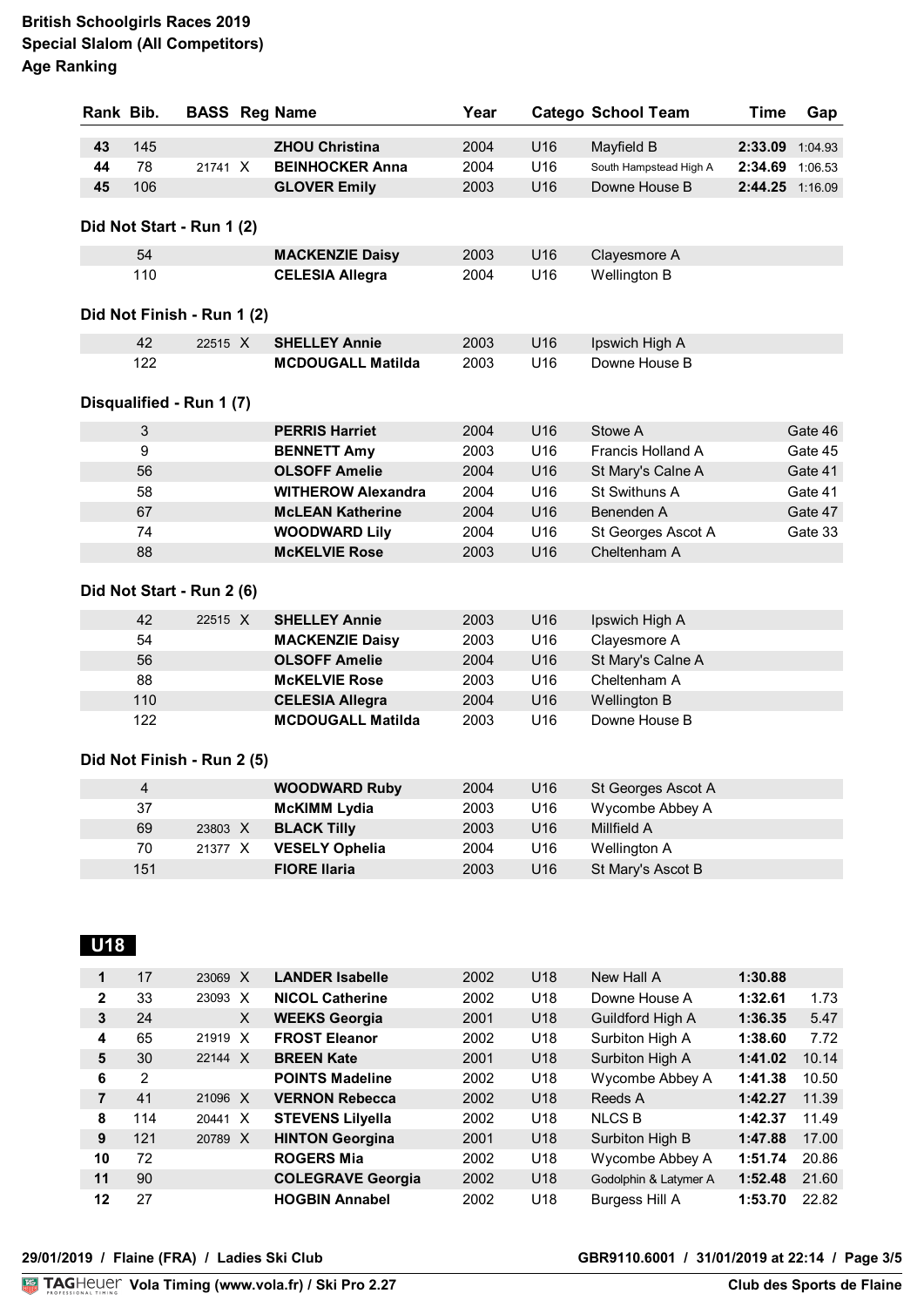| Rank Bib.    |                            | <b>BASS</b> Reg Name |   |                                 | Year |     | <b>Catego School Team</b> | <b>Time</b>     | Gap     |
|--------------|----------------------------|----------------------|---|---------------------------------|------|-----|---------------------------|-----------------|---------|
| 13           | 137                        |                      |   | <b>WATKINS Katya</b>            | 2001 | U18 | Surbiton High B           | 1:54.50         | 23.62   |
| 14           | 138                        |                      |   | <b>TYDEMAN Alessandra</b>       | 2002 | U18 | Downe House B             | 1:56.12         | 25.24   |
| 15           | 51                         |                      |   | <b>KINGDOM-JONES Jemima</b>     | 2002 | U18 | Hurst College A           | 1:56.39         | 25.51   |
| 16           | 13                         |                      |   | <b>HENDERSON Cordelia</b>       | 2001 | U18 | St Mary's Ascot A         | 1:58.42         | 27.54   |
| 17           | 108                        |                      |   | <b>CORRIGAN Caroline</b>        | 2002 | U18 | Godolphin & Latymer B     | 1:59.61         | 28.73   |
| 18           | 105                        |                      |   | <b>GATHY Margaux</b>            | 2001 | U18 | Wellington A              | 2:00.43         | 29.55   |
| 19           | 91                         |                      |   | <b>FENTON Ella</b>              | 2001 | U18 | St Mary's Calne A         | 2:00.52         | 29.64   |
| 20           | 34                         | 21593 X              |   | <b>COWELL Milly</b>             | 2002 | U18 | Millfield A               | 2:01.78         | 30.90   |
| 21           | 86                         |                      |   | <b>KEENLEYSIDE Harriet</b>      | 2001 | U18 | Hurst College A           | 2:02.58         | 31.70   |
| 22           | 14                         |                      |   | <b>COLTHORPE Emma</b>           | 2001 | U18 | City of London Girls A    | 2:05.82         | 34.94   |
| 23           | 76                         |                      |   | <b>LIANG Isabelle</b>           | 2001 | U18 | Reeds A                   | 2:06.61         | 35.73   |
| 24           | 22                         |                      |   | <b>RICHARDSON Georgia</b>       | 2002 | U18 | Stamford A                | 2:06.95         | 36.07   |
| 25           | 124                        |                      |   | <b>WILMOT Ella</b>              | 2002 | U18 | Godolphin & Latymer B     | 2:07.81         | 36.93   |
| 26           | 26                         |                      |   | <b>KOHLHASE Sarah</b>           | 2002 | U18 | Mayfield A                | 2:07.91         | 37.03   |
| 27           | 97                         |                      |   | <b>EATON Sophie</b>             | 2002 | U18 | <b>Burgess Hill A</b>     | 2:09.21         | 38.33   |
| 28           | 84                         |                      |   | <b>WESSEL Beartrice</b>         | 2001 | U18 | City of London Girls A    | 2:09.49         | 38.61   |
| 29           | 119                        |                      |   | <b>SCHULTE-BOCKUM Charlotte</b> | 2001 | U18 | St Mary's Ascot B         | 2:10.04         | 39.16   |
| 30           | 77                         | 23800 X              |   | <b>SHELLEY Madeline</b>         | 2002 | U18 | Ipswich High A            | 2:10.25         | 39.37   |
| 31           | 63                         |                      |   | <b>CARTER Saskia</b>            | 2002 | U18 | <b>Tudor Hall A</b>       | 2:10.61         | 39.73   |
| 32           | 127                        |                      |   | <b>WRIGHT Beatrix</b>           | 2002 | U18 | Guildford High B          | 2:11.17         | 40.29   |
| 33           | 92                         |                      |   | <b>ANDERSON Katie</b>           | 2002 | U18 | Stamford A                | 2:11.95         | 41.07   |
| 34           | 49                         |                      |   | <b>GORDON Rosa</b>              | 2002 | U18 | City of London Girls A    | 2:15.80         | 44.92   |
| 35           | 10                         |                      |   | <b>SPARSHOTT Sparkle</b>        | 2002 | U18 | Woldingham A              | 2:15.90         | 45.02   |
| 36           | 112                        |                      |   | <b>WAINE Louisa</b>             | 2002 | U18 | City of London Girls B    | 2:17.43         | 46.55   |
| 37           | 136                        |                      |   | <b>BULL Lucy</b>                | 2001 | U18 | Woldingham B              | 2:19.39         | 48.51   |
| 38           | 120                        |                      |   | <b>CANNOCK Georgiana</b>        | 2002 | U18 | Woldingham B              | 2:25.55         | 54.67   |
| 39           | 134                        |                      |   | <b>ERGATOUDIS Lily</b>          | 2002 | U18 | St Mary's Calne B         | 2:33.48 1:02.60 |         |
| 40           | 126                        |                      |   | <b>D'ARENBERG Larissa</b>       | 2002 | U18 | Wellington B              | 2:37.87 1:06.99 |         |
|              | Did Not Start - Run 1 (1)  |                      |   |                                 |      |     |                           |                 |         |
|              | 89                         |                      |   | <b>RUTTENSTORFER Stephanie</b>  | 2002 | U18 | Clayesmore A              |                 |         |
|              |                            |                      |   |                                 |      |     |                           |                 |         |
|              | Did Not Finish - Run 1 (1) |                      |   |                                 |      |     |                           |                 |         |
|              | 11                         |                      |   | <b>NOKES Millie</b>             | 2002 | U18 | Sherborne A               |                 |         |
|              | Disqualified - Run 1 (2)   |                      |   |                                 |      |     |                           |                 |         |
|              | $6\phantom{1}$             | 21376 X              |   | <b>VESELY Miranda</b>           | 2002 | U18 | Reeds A                   |                 | Gate 45 |
|              | 48                         |                      |   | <b>SILLARS Flora</b>            | 2002 | U18 | St Mary's Ascot A         |                 | Gate 46 |
|              |                            |                      |   |                                 |      |     |                           |                 |         |
|              | Did Not Start - Run 2 (2)  |                      |   |                                 |      |     |                           |                 |         |
|              | 6                          | 21376 X              |   | <b>VESELY Miranda</b>           | 2002 | U18 | Reeds A                   |                 |         |
|              | 89                         |                      |   | <b>RUTTENSTORFER Stephanie</b>  | 2002 | U18 | Clayesmore A              |                 |         |
|              | Did Not Finish - Run 2 (1) |                      |   |                                 |      |     |                           |                 |         |
|              |                            |                      |   |                                 |      |     |                           |                 |         |
|              | 94                         |                      | X | <b>LUPTON Feya</b>              | 2001 | U18 | Guildford High A          |                 |         |
| <b>U21</b>   |                            |                      |   |                                 |      |     |                           |                 |         |
|              |                            |                      |   |                                 |      |     |                           |                 |         |
| 1            | $\overline{7}$             | 20211 X              |   | <b>BAILEY Kathryn</b>           | 2000 | U21 | Ipswich High A            | 1:29.76         |         |
| $\mathbf{2}$ | 60                         | 41910 X              |   | <b>GORRINGE Cerys</b>           | 2000 | U21 | <b>NLCS A</b>             | 1:33.00         | 3.24    |